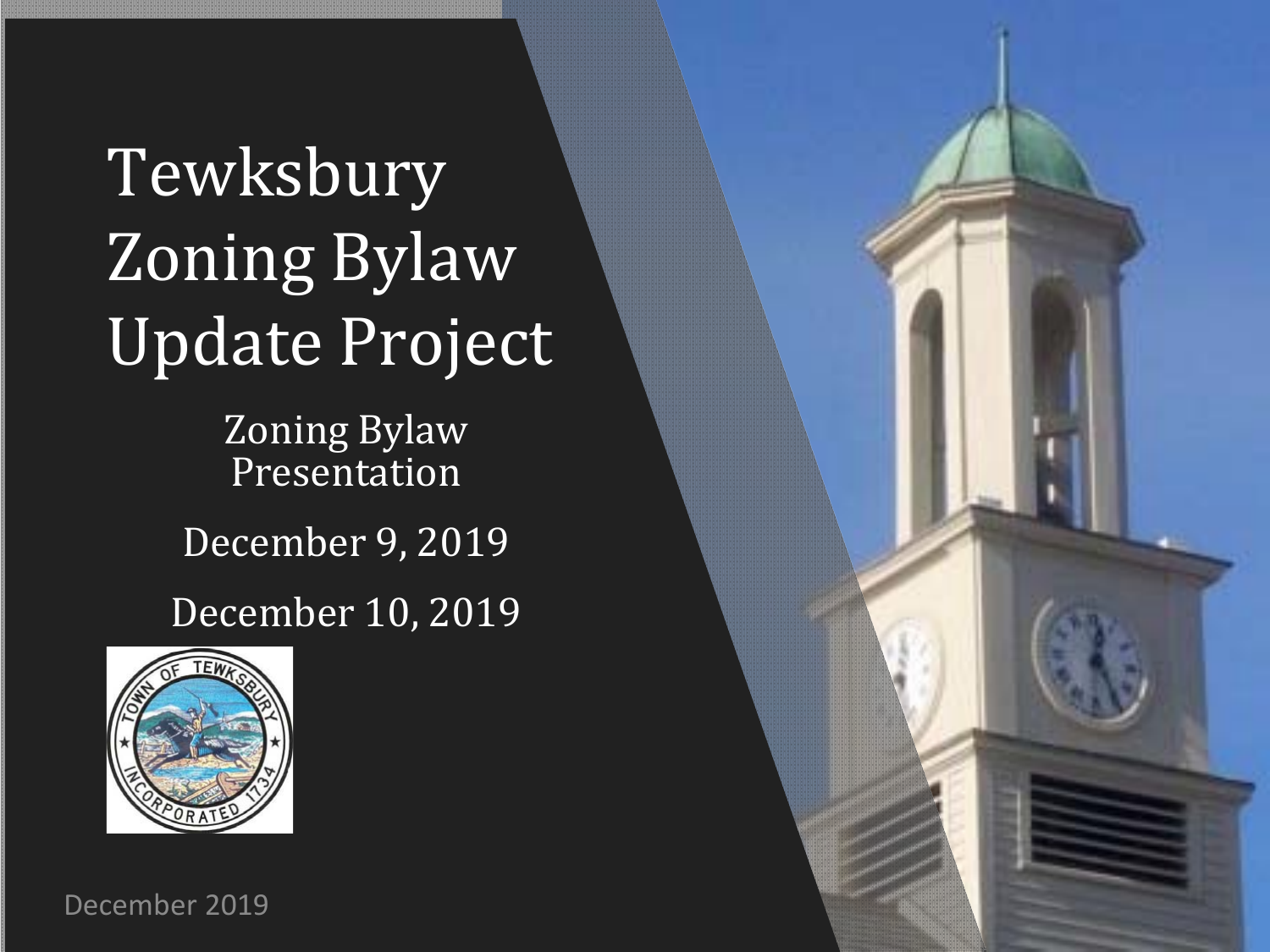### **Contents**

- Committee and Consultants
- Zoning Bylaw Committee Activity
- Zoning Bylaw Committee Scope
- New Features of Zoning Bylaw
- Changes in how Bylaw is organized
- Additions to the Bylaw
- Removals from the Bylaw
- Significant Modifications
- Zoning Map Changes

December 2019 **2**

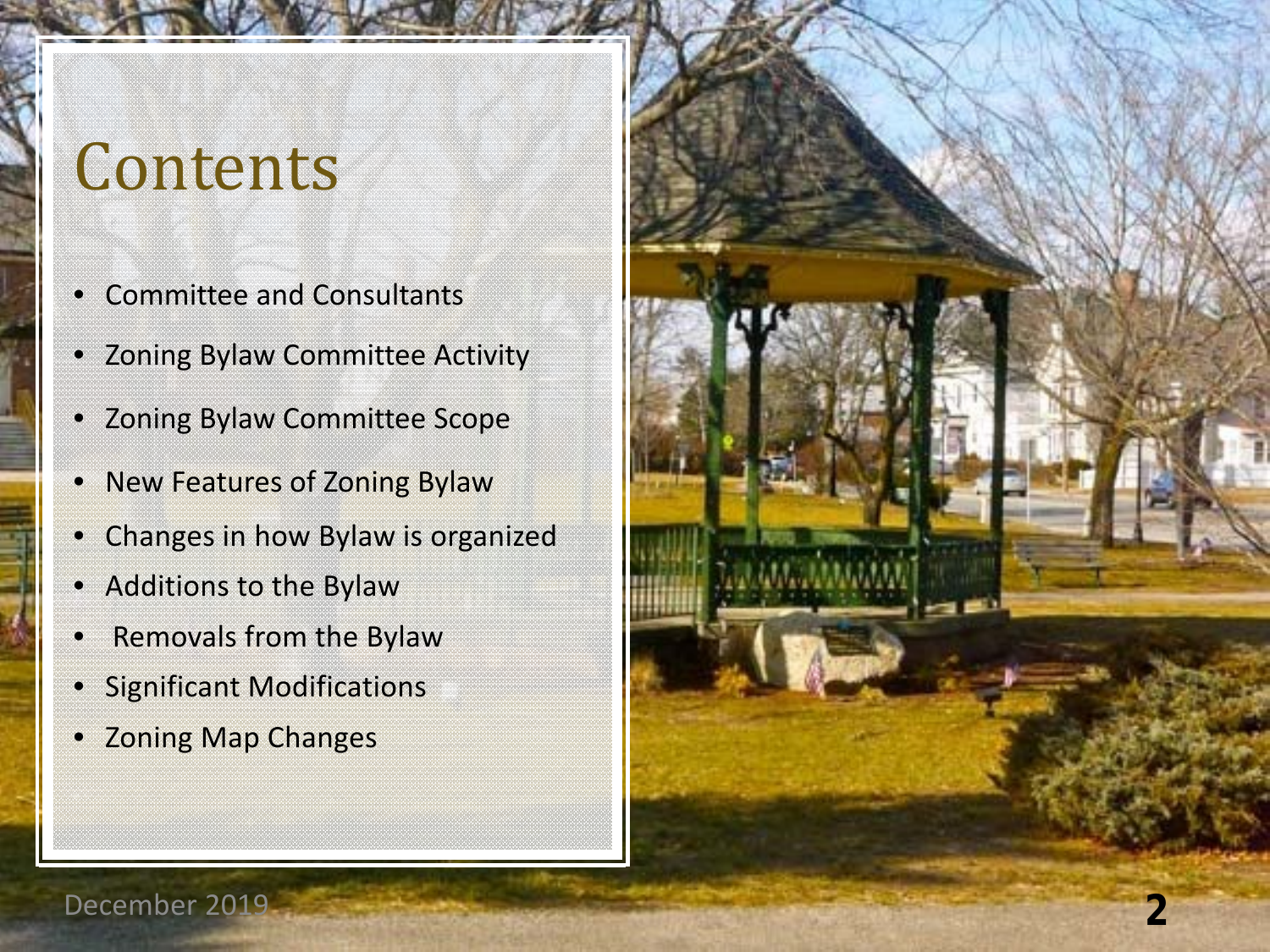### Zoning Bylaw Committee & Consultants

#### • Committee:

Current

- Robert Fowler
- Edward Johnson
- Richard Cuoco
- Erin Wortman, AICP
- Mark Kratman

#### • Consultants:

- Judi Barrett
	- RKG Associates
	- Barrett Planning Group LLC
- Robert Mitchell, FAICP
- Robert Ritchie, Esq
- David Gamble
	- Staff:
		- Steve Sadwick, AICP Assistant Town Manager
		- Anna McGinty, Planner
		- Dawn Cathcart, Permit Tech.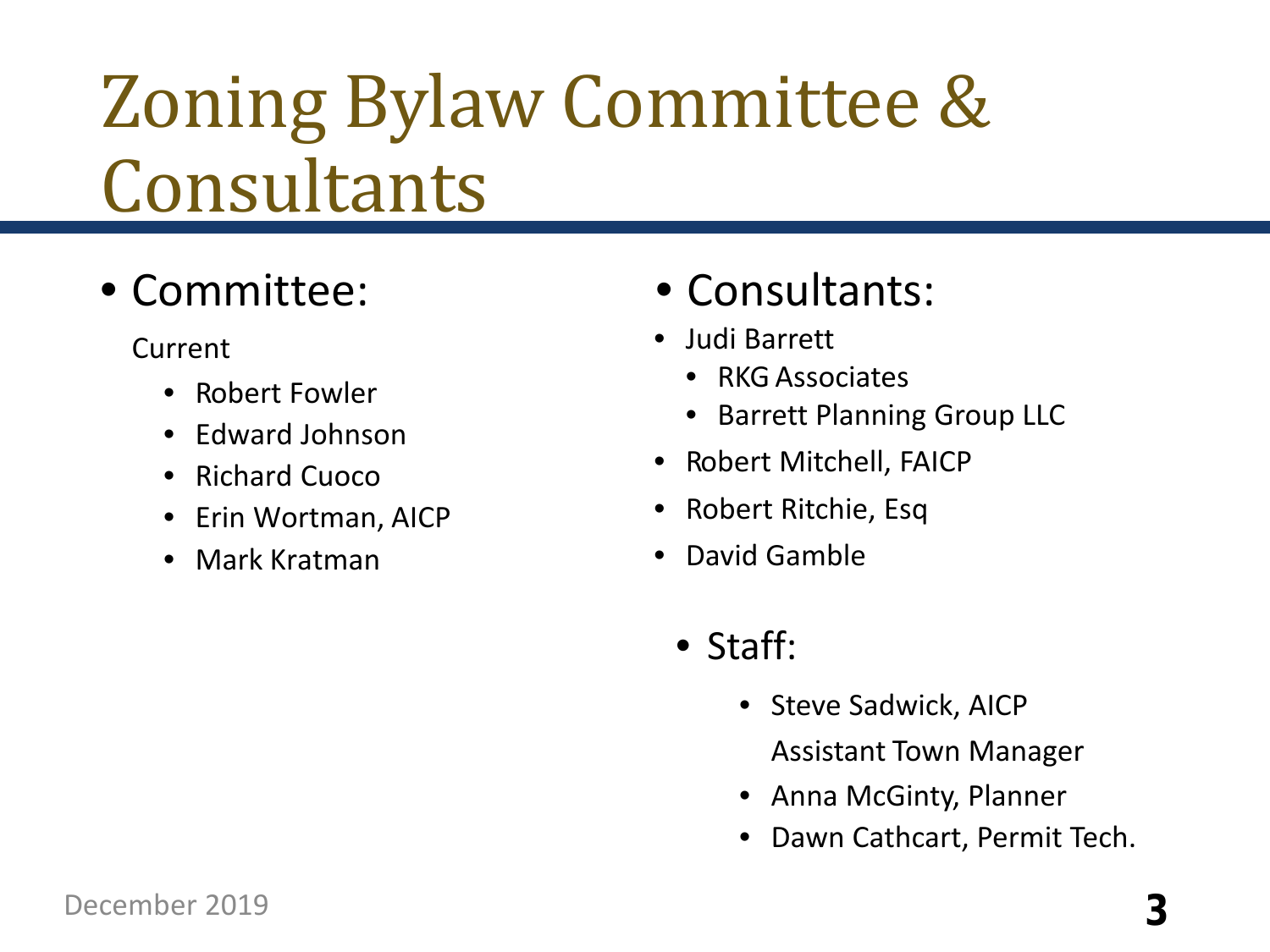# Zoning Bylaw Committee Activity

- Since formation in 2016; Committee has met 35 times
- Committee has held 2 public input sessions
- 1 public presentation with the Planning Board regarding design standards
- 1 presentation to the Board of Selectmen and the Planning Board
- Public Presentations scheduled for 12/9/19 and 12/10/19
- 3 presentations will be scheduled for January 2020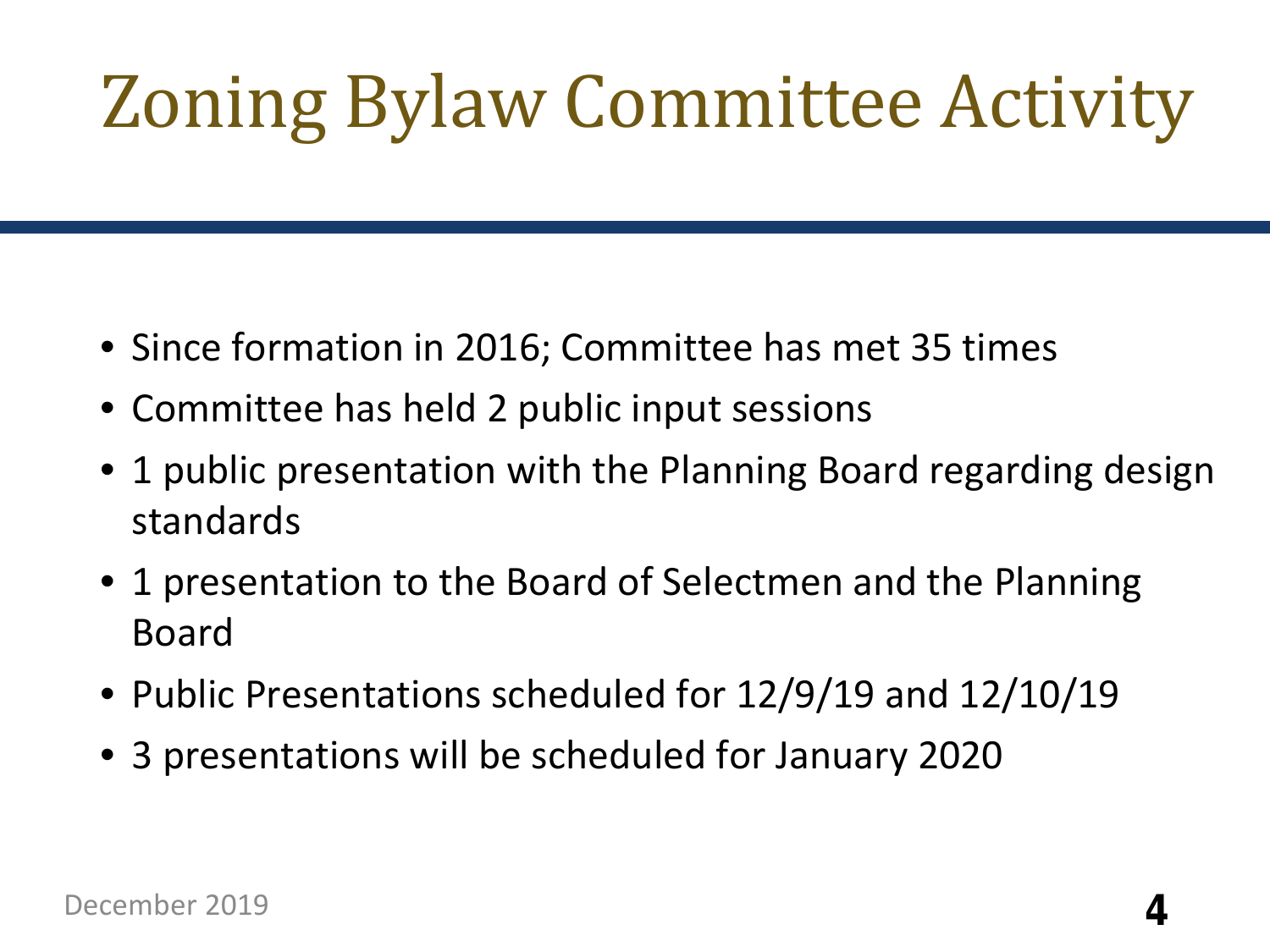# Zoning Bylaw Committee Scope

- **Board of Selectmen appointed committee in 2016 to accomplish the following:**
	- To select a planning/ legal consultant to review and update Tewksbury's Zoning Bylaw.
	- Review will look at the existing language of the bylaw to make sure that it is in compliance with the most recent edition of MGL Chapter 40A.
	- The Committee will work with the Consultant, Planning Board, Zoning Board of Appeals, Economic Development Committee Town Counsel and Town staff to develop a bylaw that is consistent with the Town's Master Plan.
	- Prompt and predictable permitting while protecting abutter's rights is a goal to be achieved through a new zoning bylaw.
	- The project will include looking at the various zoning districts and determining whether the Community's objectives are being met.
	- A draft zoning bylaw will be prepared for Town Meeting as an end result of this project. **5**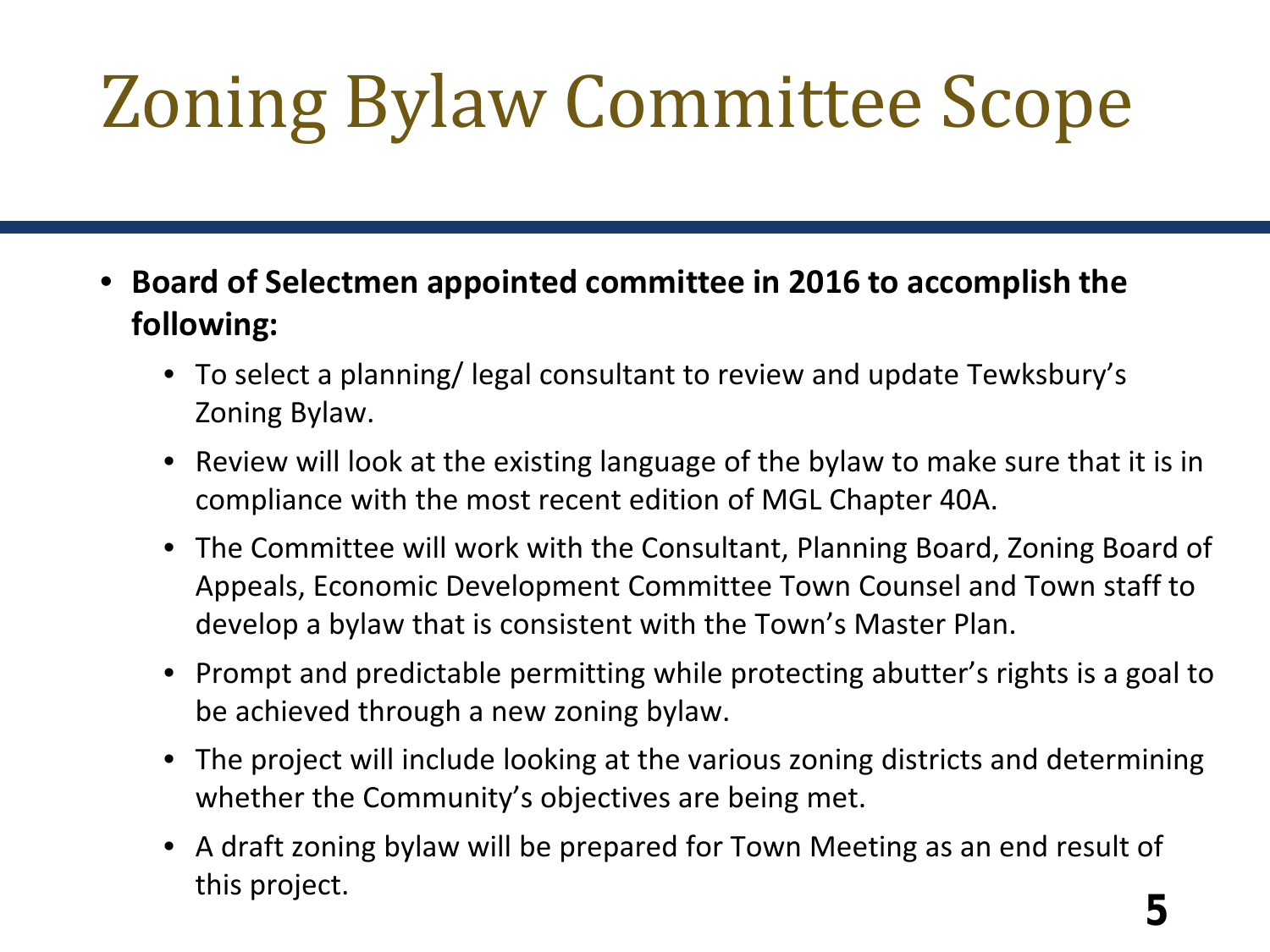## New Features of Zoning Bylaw

- Zoning Diagnostic conducted to determine status of bylaw relative to consistency internally and with State and Federal statutes
- Recodify bylaw for ease of use and future updates
- Reflect recent Town Meeting Votes
- Amend Zoning Map to reflect 2003 and 2016 Master Plan
- Reduced number of overlay districts
- Strengthen design guidelines for Town Center

December 2019 **6**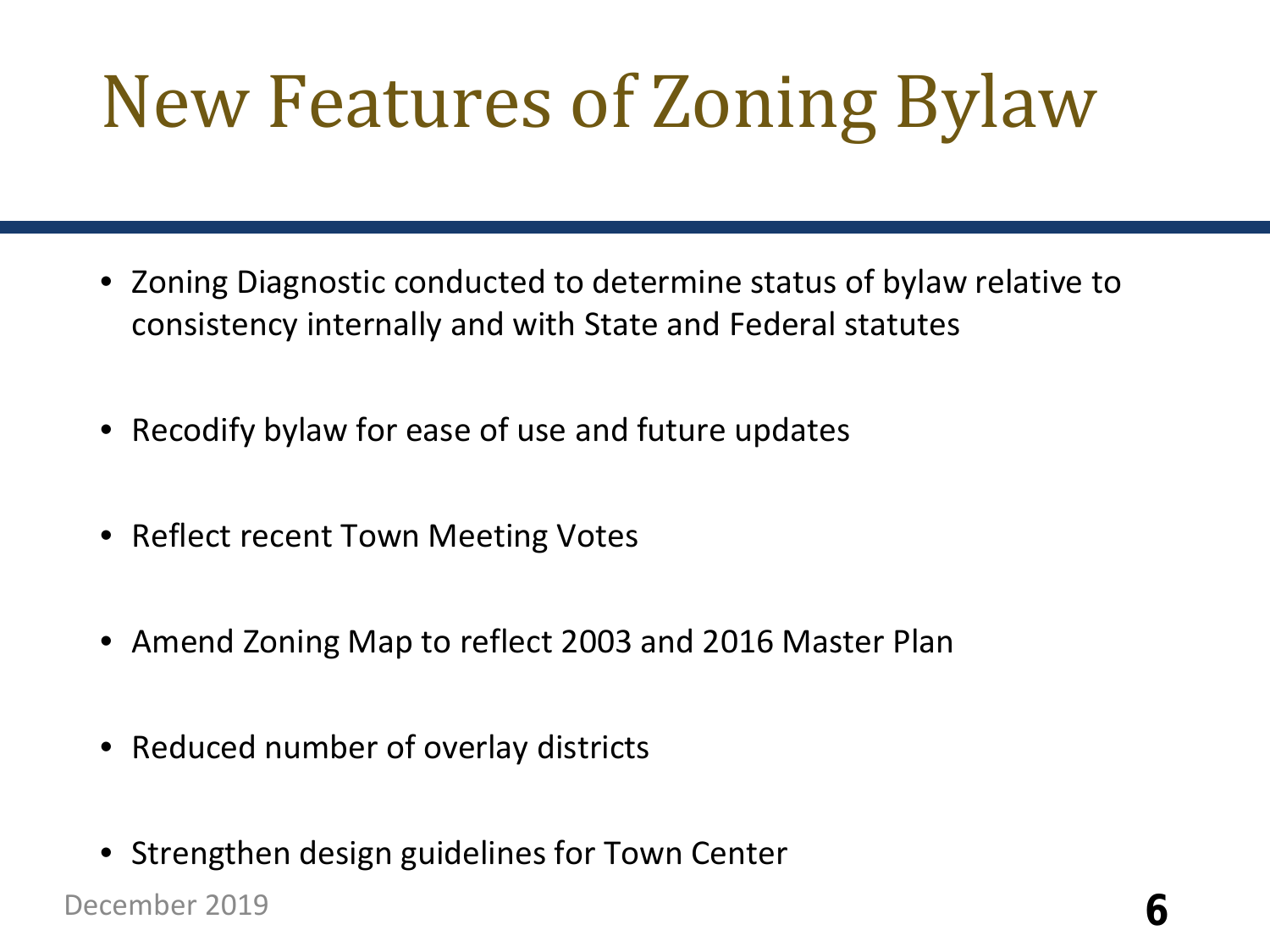### Changes in How the Bylaw is Organized

- A. Section 2- Definitions
- B. Section 3- Administration moved to front of the bylaw
- C. Section 4- Establishment of Districts
- D. Section 5- District regulation; which includes description of districts, Design, Dimensional and Density Requirements, Use Regulations, and 4 remaining overlay districts
- E. Section 6- Site Development Standards; which includes parking, loading, landscaping, signs and Town Center standards
- F. Section 7 Special Regulations- Includes Family Suites, Home Occupations, Solar Farms, Adult Entertainment
- G. Section 8 Other Development Regulations- Includes non-conforming uses and structures, multi-family dwellings, affordable housing requirements, open space residential development, wireless communications facilities and adult use marijuana establishments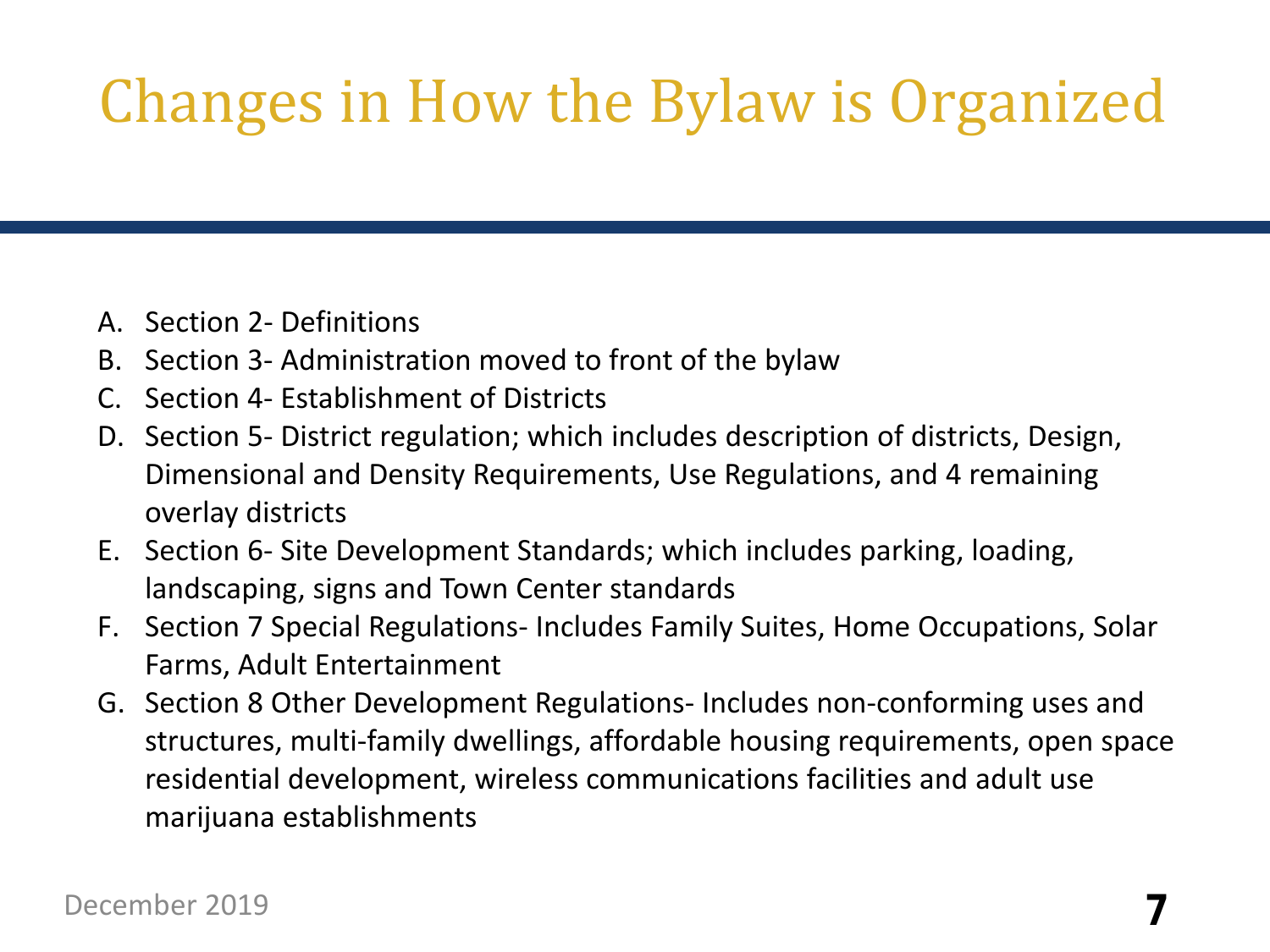### Additions to the Bylaw

- A. New Definitions added to the bylaw
- B. Site Plan Review
- C. Request for Reasonable Accommodations
- D. District Purposes
- E. Town Center District Development Standards
- F. Adult Use Marijuana Establishments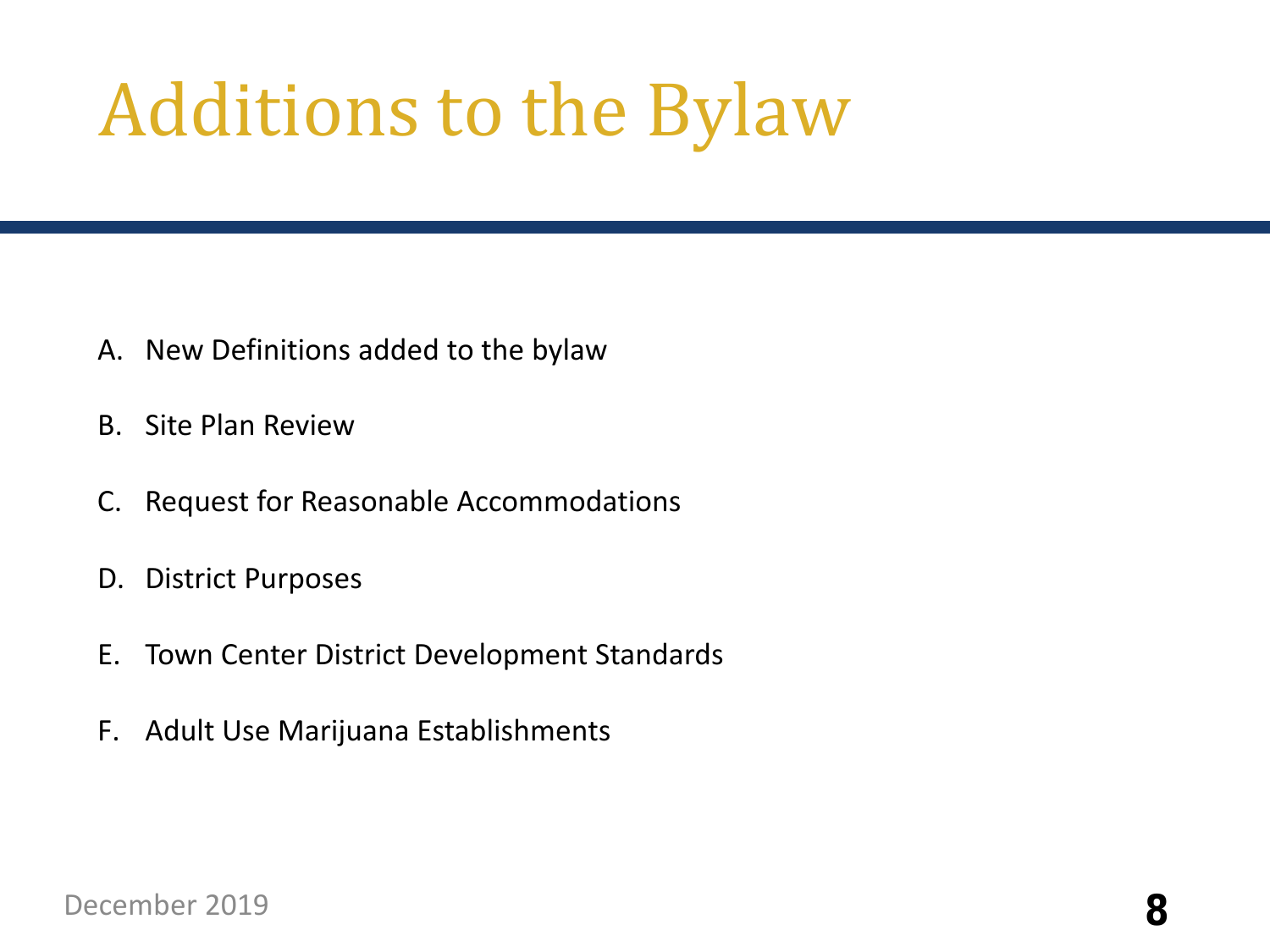### Removals from the Bylaw

- A. Single family structures in Commercial and Industrial districts
- B. Transition District Regulations
- C. Accessory Uses in the Office Research District
- D. Wireless Overlay District
- E. MFD 55 District
- F. Community Development District
- G. Overlay Districts– Highway Corridor Overlay District, Community Village Overlay **District**
- H. Development Impact Statements
- I. Section 9500- Use Special Permits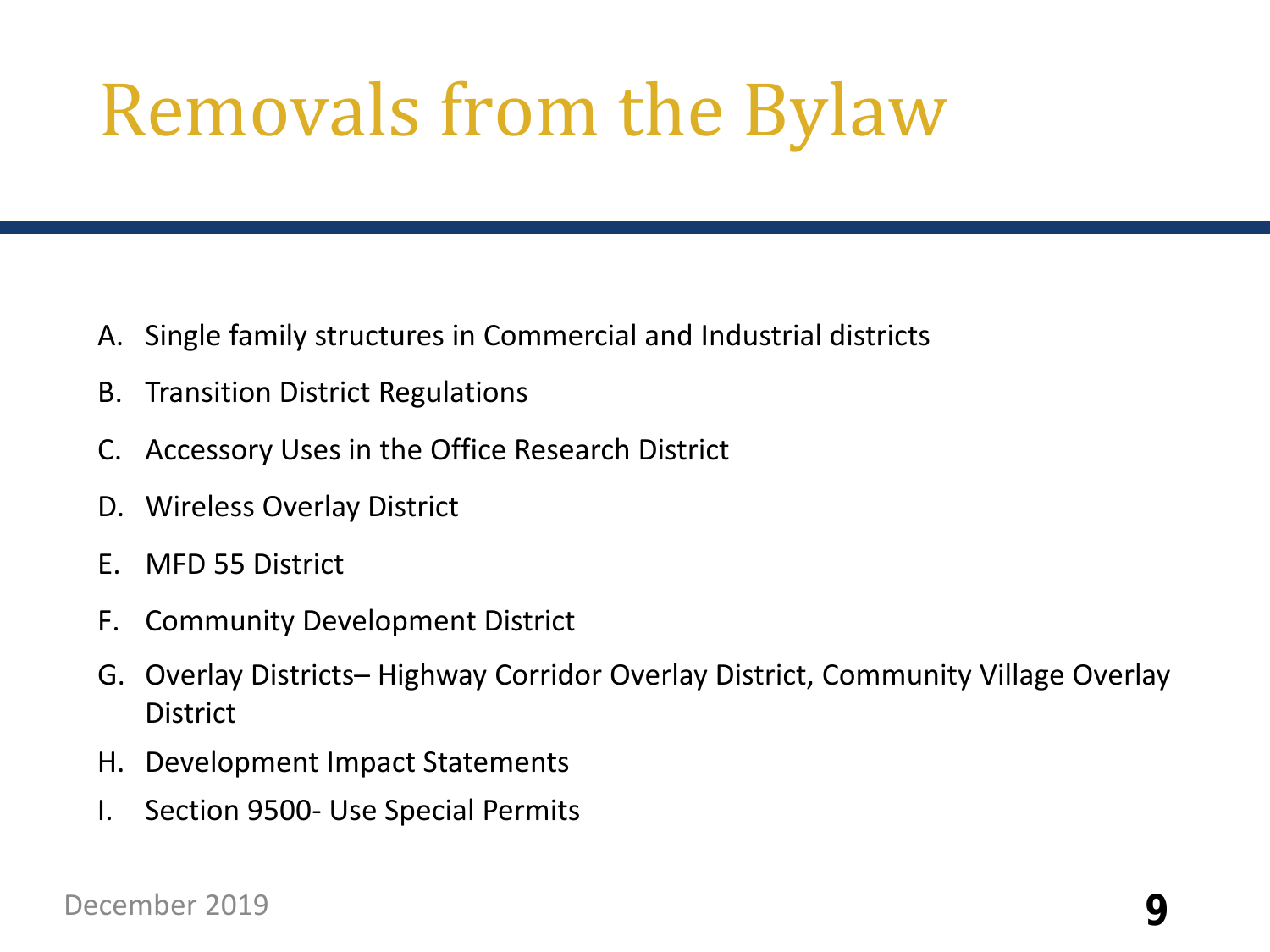### Significant Modifications

- A. Town Center Overlay District, Village Residential Overlay District, Village Mixed Use Overlay District, South Village Overlay District have been shifted from Overlay Districts to underlying districts
- B. 291' feet deep along each side of Main Street Commercial District has been addressed through Zoning Map
- C. Billboards– Change 1000 feet of a Residential or Multifamily District or Use to 500 feet of residential use.
- D. Medical Marijuana- Removed 5,000 square feet cap and that only 1 non-exempt dispensary could be located in town.
- E. Large scale ground mounted solar facilities minimum lot size reduced from 20 to 5 acres.
- F. Affordable housing requirement of 15% required in multi-family developments.

#### December 2019 **10**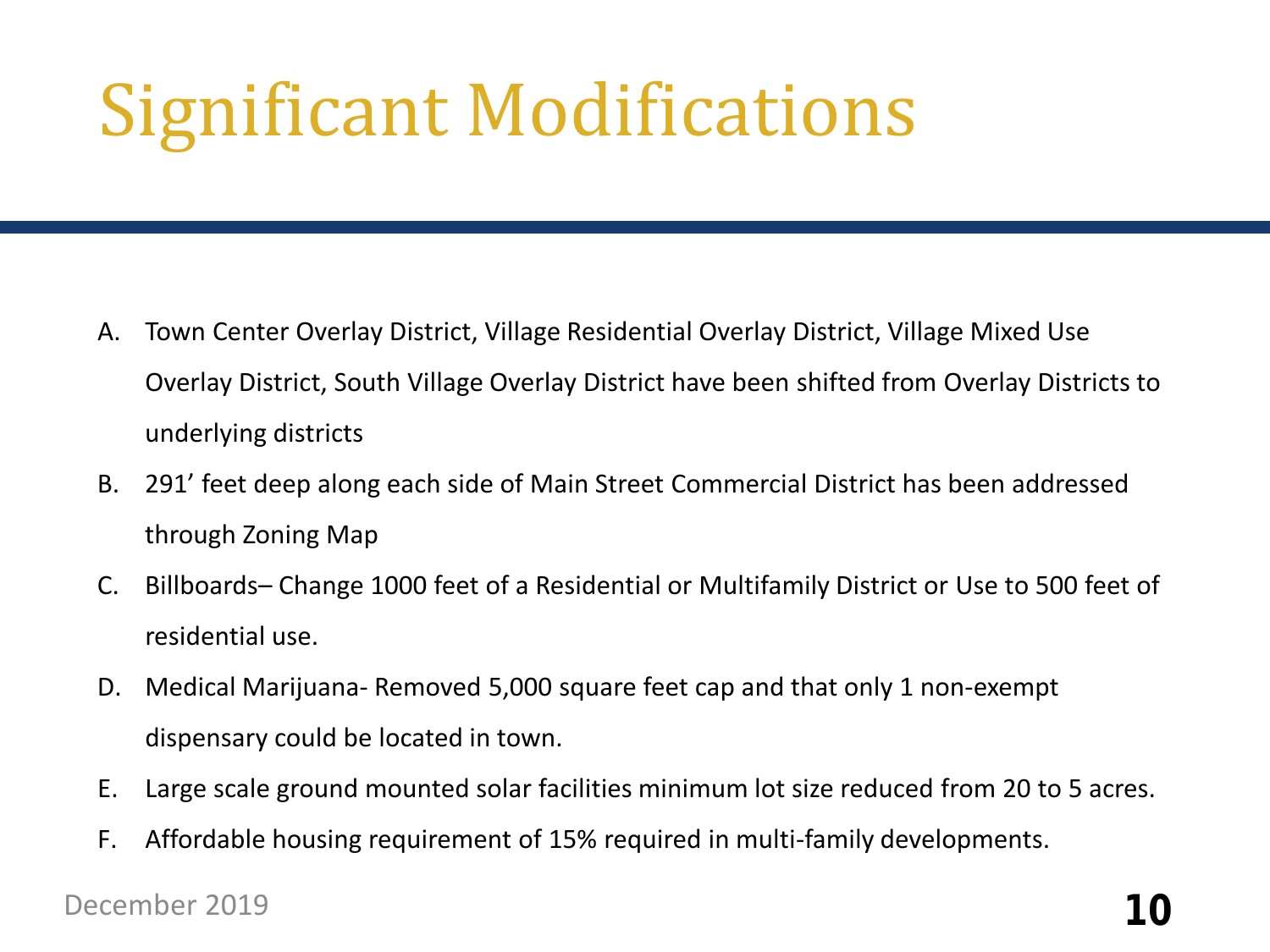### Zoning Map Changes

- A. Break up Commercial District into small zones that resemble previously used overlay districts
- B. Brought zoning district boundaries to lot lines (no longer split zoned parcels)
- C. Changed the Great Swamp zoning from Heavy Industrial to Park district
- D. Small Lot zoning dimensional requirements placed in the text of the Bylaw; study to be commenced by Planning Board and Staff upon approval of proposed bylaw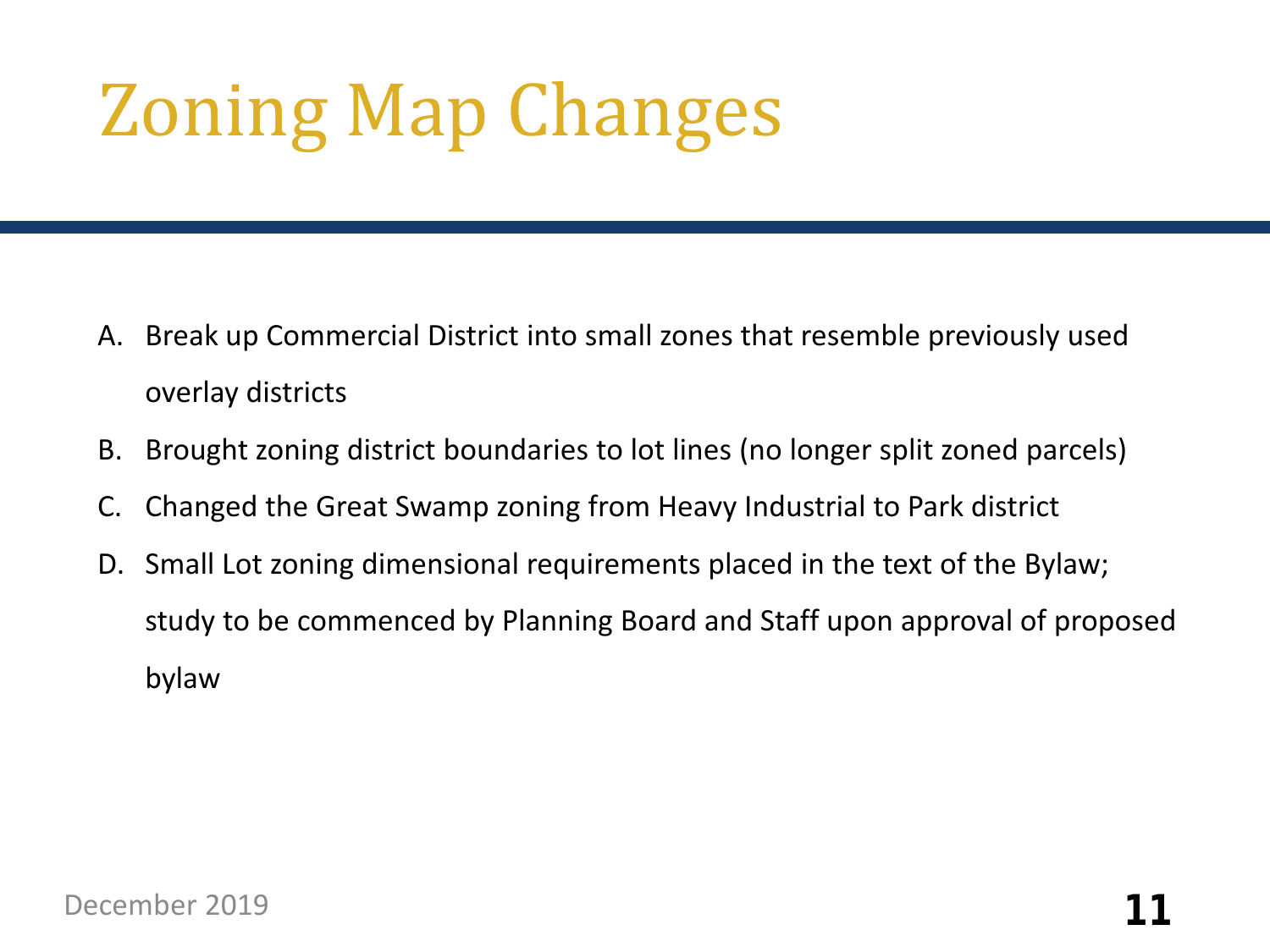### Moving Forward

- 1. 12/9/19 Public Session
- 2. 12/10/19 Public Session
- 3. January 2020 2 evening public sessions
- 4. January 2020 1 daytime public session
- 5. Jan/Feb 2020 submit as warrant article for 2020 Annual Town **Meeting**
- 6. April 2020 Planning Board Public **Hearing**
- 7. May 2020 Annual Town Meeting

December 2019